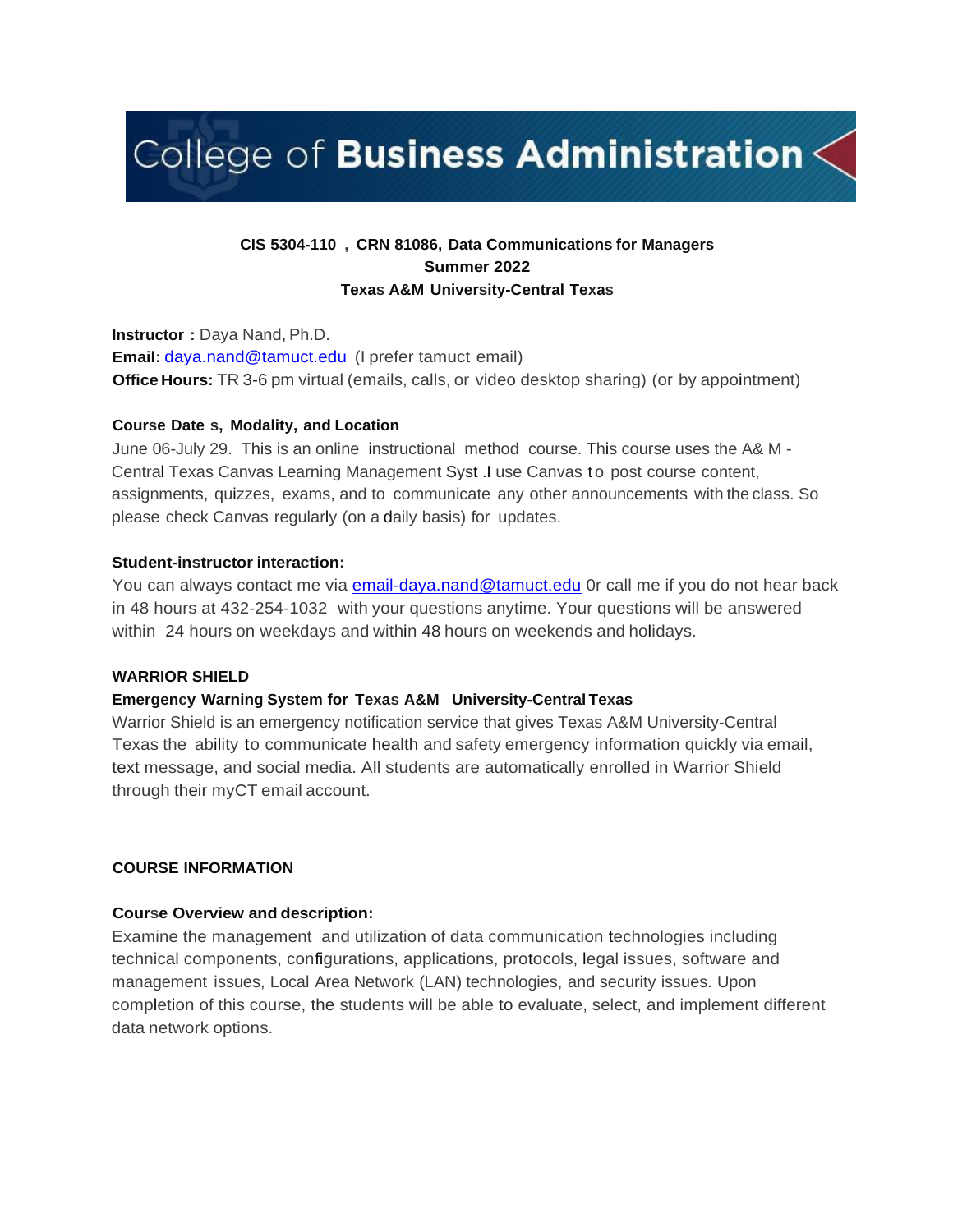## **Student Learning Outcomes:**

Students taking this course will be able to:

1. Illustrate network behavior and principles employed in an organization and the underlying operation of the communication networks.

2. Demonstrate the details of data and signals in Computer Networking and analyze the correct operation of various protocols

3. Understand the basic principles of Internet protocols and various internet services.

## **Required Reading and Textbook(s):**

Data Communications & Computer Networks: A Business User's Appro ach: 8th edition. Author: Curt M. White. ISBN: 9781305116634 Publisher : Cengage Learning

## **Supplemental (Optional) Reading**

Business Data Communications and Networking: 11<sup>th</sup> Ed (Fitzgerald, Dennis, Durcikova)

*Additional required readings and optional readings will be posted on Canvas.*

## **COURSE REQUIREMENTS**

#### **Exams**

There will be two exams (One mid-terms and one final}. Each exam is worth 100 points. Exams can be conducted on canvas. Exams will be based on the textbook, readings, and class discussions. It is assumed that you will read the assigned chapters and readings in advance. Make up exams are not typically given. The only acceptable excuses for missing an exam are circumstances clearly outside your control, such as illness, death in family, etc. If you miss an exam, notify me as soon as possible. I may require documentation of the circumstances.

#### **Lab work**

Labs are designed for student s to have hands on experiences on the topics covered in this course. Instructions on what to submit for each lab will be posted on Canvas. You will be asked to prepare a lab report with your observations . All lab reports must be submitted before the end of the day (11:59 PM} on the due date mentioned in the course schedule . Late submissions will not be accepted for full points and will attract 10% deduction for each day that it is late. Each lab work is worth 30 points.

#### **Assignments**

There will be five assignments during the semester (30 points each}. Assignments stress critical thinking by applying concepts learned in this course. Occasionally, some individual outside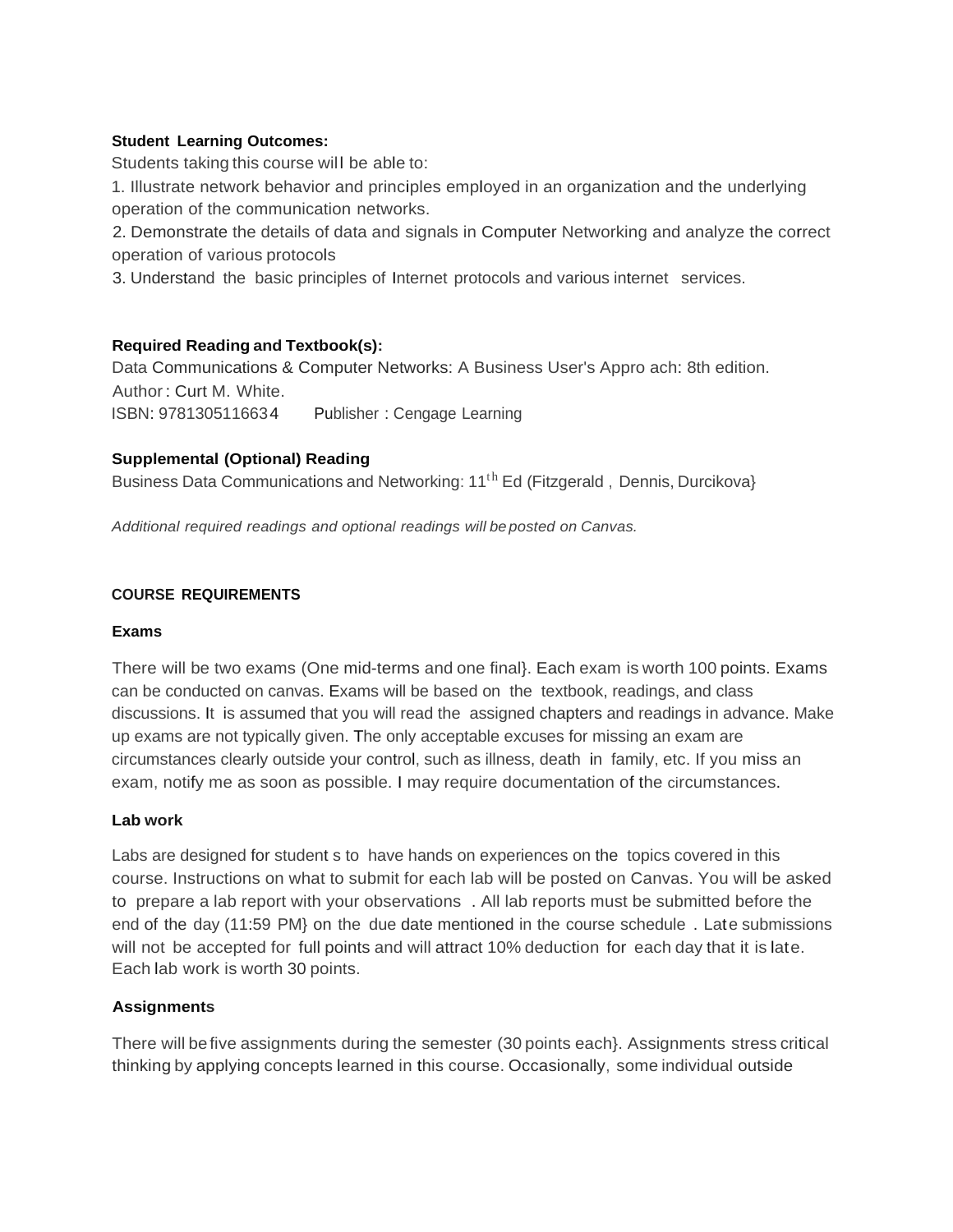research will also be required. Assignments must be submitted before the end of the day (11:59 PM) on the due date mentioned in the course schedule. Lat e submissions will not be accept ed for full points and will attract 10% deduction for each day that it is late.

#### **Quizzes**

There will be 05 quizzes (true/ false) that are designed to test the general understanding of the topics covered in the course. The quizzes can be conducted in-class either paper-based or on canvas. Late submissions will not be accepted. Each qui z is worth 10 points.

## **Research Paper and Presentation**

Each student will be required to write a research paper and present their research in class. In this research paper, student s will select and explore a current topic/trend in Networking, based on a chosen industry. More details on the research paper topic proposals and grading rubrics (used for assessing the presentations) will be announced in class and uploaded on Canvas. The paper must be submit t ed before the end of the day (11:59 PM) on the due date mentioned in the course schedule. Late submissions for research paper will not be accept ed for full points and will attract 10%deduction for each day that it is late. Late presentations will not be scheduled. Completed research paper is worth 100 points (topic proposal+ draft version+ final version). Presentation of your research is worth 100 points.

| <b>Letter Grade</b> | <b>Point Range</b> |  |
|---------------------|--------------------|--|
| А                   | 900 and above      |  |
| R                   | 800-899            |  |
| C                   | 700-799            |  |
|                     | 600-699            |  |
|                     | 599 and below      |  |

Final letter grade distribution will beas per the following scale:

#### **Posting of Grades**

All student s' grade will be posted on the Canvas Grade book, and students can monitor their progress on Canvas grade book. Students can expect to see the ir grades within two weeks of the closing of class tests, exams, and assignments. Students are expected to visit Canvas course webpage regularly to get any update regarding this course.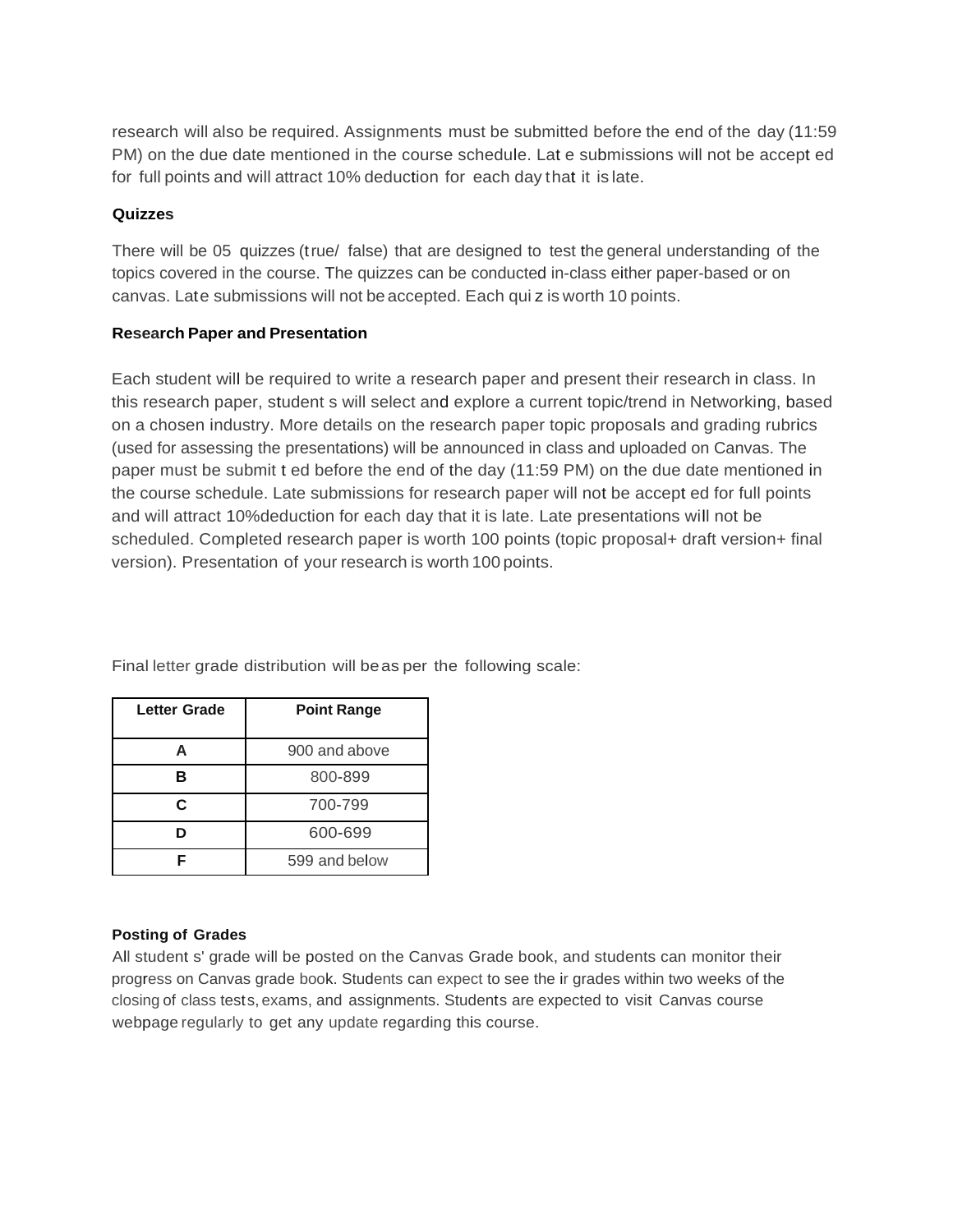# **COURSE OUTLINE AND CALENDAR**

**Course Schedule** \* \*\* (\* This schedule provides a general plan. Deviations may be necessary) (\*\* Readings for each week will beposted on Canvas)

# COURSE OUTLINE AND CALENDAR

# Complete Course Calendar

The tentative course outline is mentioned below. Each week, there will be class on Tuesday and Thursday.

| Week           | <b>Dates</b>       | <b>Topic</b>                     | <b>Due</b>        |
|----------------|--------------------|----------------------------------|-------------------|
| 1              | June 06-12         | Chapter 01; Read the chapter and | Syllabus overview |
|                |                    | assigned readings                |                   |
|                |                    | Chapter 02; Read the chapter and |                   |
|                |                    | assigned readings                | Assignment 1      |
| $\overline{2}$ | June 13-18         | Chapter 03; Read the chapter and | Class Test 1      |
|                |                    | assigned readings                |                   |
|                |                    | Chapter 04; Read the chapter and |                   |
|                |                    | assigned readings                |                   |
| $\mathbf{3}$   | June 19-24         | Chapter 05; Read the chapter and | Assignment 2      |
|                |                    | assigned readings                | Class Test 2      |
|                |                    |                                  |                   |
|                |                    | Chapter 06; Read the chapter and |                   |
| 4              | June $25$ -July 01 | assigned readings                |                   |
|                |                    |                                  |                   |
|                |                    | Chapter 07; Read the chapter and |                   |
|                |                    | assigned readings                |                   |
| 5              | July 02-08         | Midterm Exam                     | Midterm Exam      |
|                |                    |                                  |                   |
|                |                    |                                  |                   |
| 6              | July 09-15         | Chapter 07; Read the chapter and | Class Test 3      |
|                |                    | assigned readings                | Assignment 3      |
|                |                    | Chapter 08; Read the chapter and |                   |

| Week | <b>Dates</b> | <b>Topic</b>                     | <b>Due</b>   |
|------|--------------|----------------------------------|--------------|
|      |              | assigned readings                |              |
| 07   | July $16-22$ |                                  |              |
|      |              | Chapter 10; Read the chapter and | Class Test 4 |
|      |              | assigned readings                | Assignment 4 |
|      |              |                                  |              |
|      |              | Chapter 11; Read the chapter and |              |
|      |              | assigned readings                |              |
|      |              |                                  | Class Test 5 |
|      |              | Chapter 12; Read the chapter and |              |
|      |              | assigned readings                |              |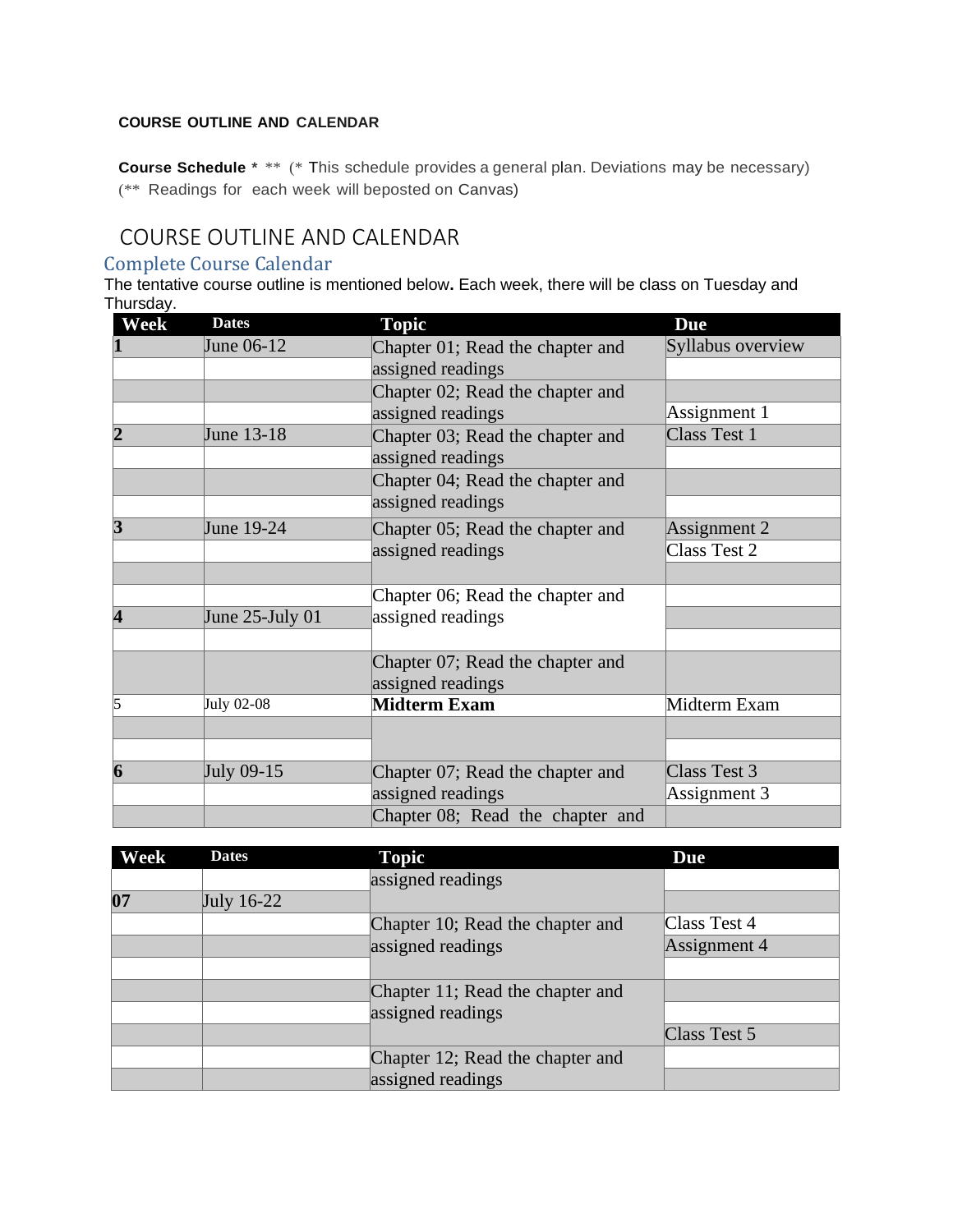|    |                      |                                     | Course revision   |
|----|----------------------|-------------------------------------|-------------------|
| 08 | $\text{July } 23-29$ | Course Review and <b>Final Exam</b> | <b>Final Exam</b> |
|    |                      |                                     |                   |

# **Important University Dates**

For important dates please check [https://www.tamuct.edu/registrar/academic](http://www.tamuct.edu/registrar/academic-)calendar.html

# TECHNOLOGY REQUIREMENTS AND SUPPORT

# Technology Requirements

This course will use the A&M‐Central Texas Instructure Canvas learning management system. **We strongly recommend the latest versions of Chrome or Firefox browsers. Canvas no longersupports any version of Internet Explorer.**

Logon to A&M‐Central Texas Canvas [https://tamuct.instructure.com/] or access Canvas through the TAMUCT Online link in myCT [https://tamuct.onecampus.com/]. You will log inthrough our Microsoft portal.

Username: Your MyCT email address. Password: Your MyCT password

## Canvas Support

Use the Canvas Help link, located at the bottom of the left‐hand menu, for issues with Canvas. You can select "Chat with Canvas Support," submit a support request through "Reporta Problem," or call the Canvas support line: 1‐844‐757‐0953.

For issues related to course content and requirements, contact your instructor.

# Online Proctored Testing

A&M‐Central Texas uses Proctorio for online identity verification and proctored testing. This service is provided at no direct cost to students. If the course requires identity verification or proctored testing, the technology requirements are: Any computer meeting the minimum computing requirements, plus web camera, speaker, and microphone (or headset). Proctorioalso requires the Chrome web browser with their custom plug in.

# Other Technology Support

For log‐in problems, students should contact Help Desk Central, 24 hours a day, 7 days a week

Email: [helpdesk@tamu.edu](mailto:helpdesk@tamu.edu) Phone: (254) 519‐5466 Web Chat: [\[http://hdc.tamu.edu\]](http://hdc.tamu.edu/) *Please let the support technician know you are an A&M*‐*Central Texas student.*

# UNIVERSITY RESOURCES, PROCEDURES, AND GUIDELINES

# Drop Policy

If you discover that you need to drop this class, you must complete the Drop Request DynamicForm through Warrior Web.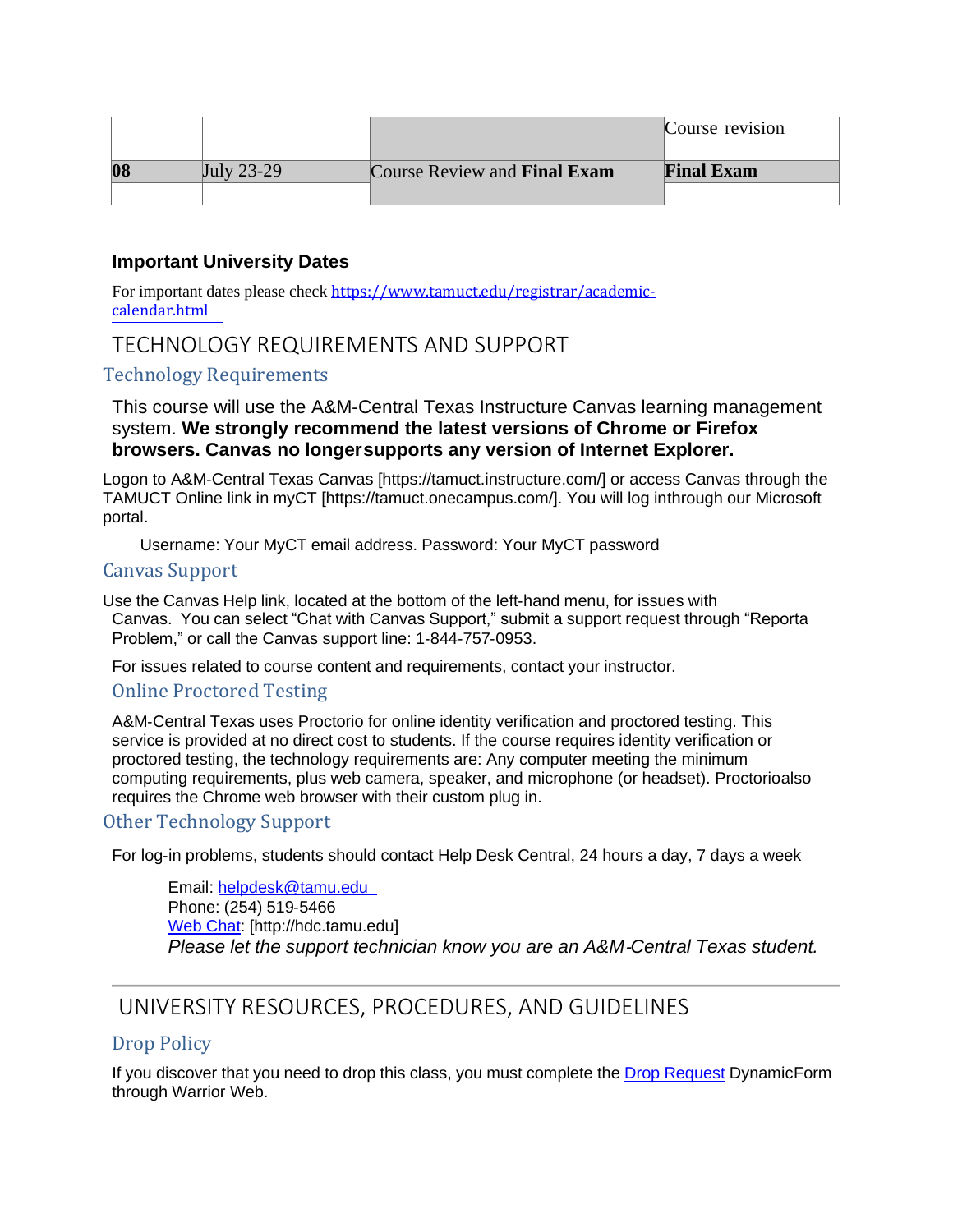[https://dynamicforms.ngwebsolutions.com/casAuthentication.ashx?InstID=eaed95b9‐f2be‐ 45f3‐a37d‐ 46928168bc10&targetUrl=https%3A%2F%2Fdynamicforms.ngwebsolutions.com%2FSubmit%2F Form%2FStart%2F53b8369e‐0502‐4f36‐be43‐f02a4202f612].

Faculty cannot drop students; this is always the responsibility of the student. The Registrar's Office will provide a deadline on the Academic Calendar for which the form must be completed.Once you submit the completed form to the Registrar's Office, you must go into Warrior Web and confirm that you are no longer enrolled. If you still show as enrolled, FOLLOW‐UP with the Registrar's Office immediately. You are to attend class until the procedure is complete to avoid penalty for absence. Should you miss the drop deadline or fail to follow the procedure, you will receive an F in the course, which may affect your financial aid and/or VA educational benefits.

# Academic Integrity

Texas A&M University‐Central Texas values the integrity of the academic enterprise and strives for the highest standards of academic conduct. A&M‐Central Texas expects its students, faculty,and staff to support the adherence to high standards of personal and scholarly conduct to preserve the honor and integrity of the creative community. Any deviation by students from this expectation may result in a failing grade for the assignment and potentially a failing grade for the course. All academic misconduct concerns will be referred to the Office of Student Conduct. When in doubt on collaboration, citation, or any issue, please contact your instructor before taking a course of action.

For more information regarding the Student Conduct process, [\[https://www.tamuct.edu/student](http://www.tamuct.edu/student)‐ affairs/student‐conduct.html].

If you know of potential honor violations by other students, you may submit a report, [https://cm.maxient.com/reportingform.php?TAMUCentralTexas&layout\_id=0].

# Academic Accommodations

At Texas A&M University‐Central Texas, we value an inclusive learning environment where every student has an equal chance to succeed and has the right to a barrier‐free education. TheOffice of Access and Inclusion is responsible for ensuring that students with a disability receive equal access to the university's programs, services and activities. If you believe you have a disability requiring reasonable accommodations, please contact the Office of Access and Inclusion, WH‐212; or call (254) 501‐5836. Any information you provide is private and confidential and will be treated as such.

For more information, please visit our Access & Inclusion Canvas page (log-in required) [https://tamuct.instructure.com/courses/717]

# Important information for Pregnant and/or Parenting Students

Texas A&M University‐Central Texas supports students who are pregnant and/or parenting. In accordance with requirements of Title IX and related guidance from US Department of Education's Office of Civil Rights, the Dean of Student Affairs' Office can assist students who arepregnant and/or parenting in seeking accommodations related to pregnancy and/or parenting.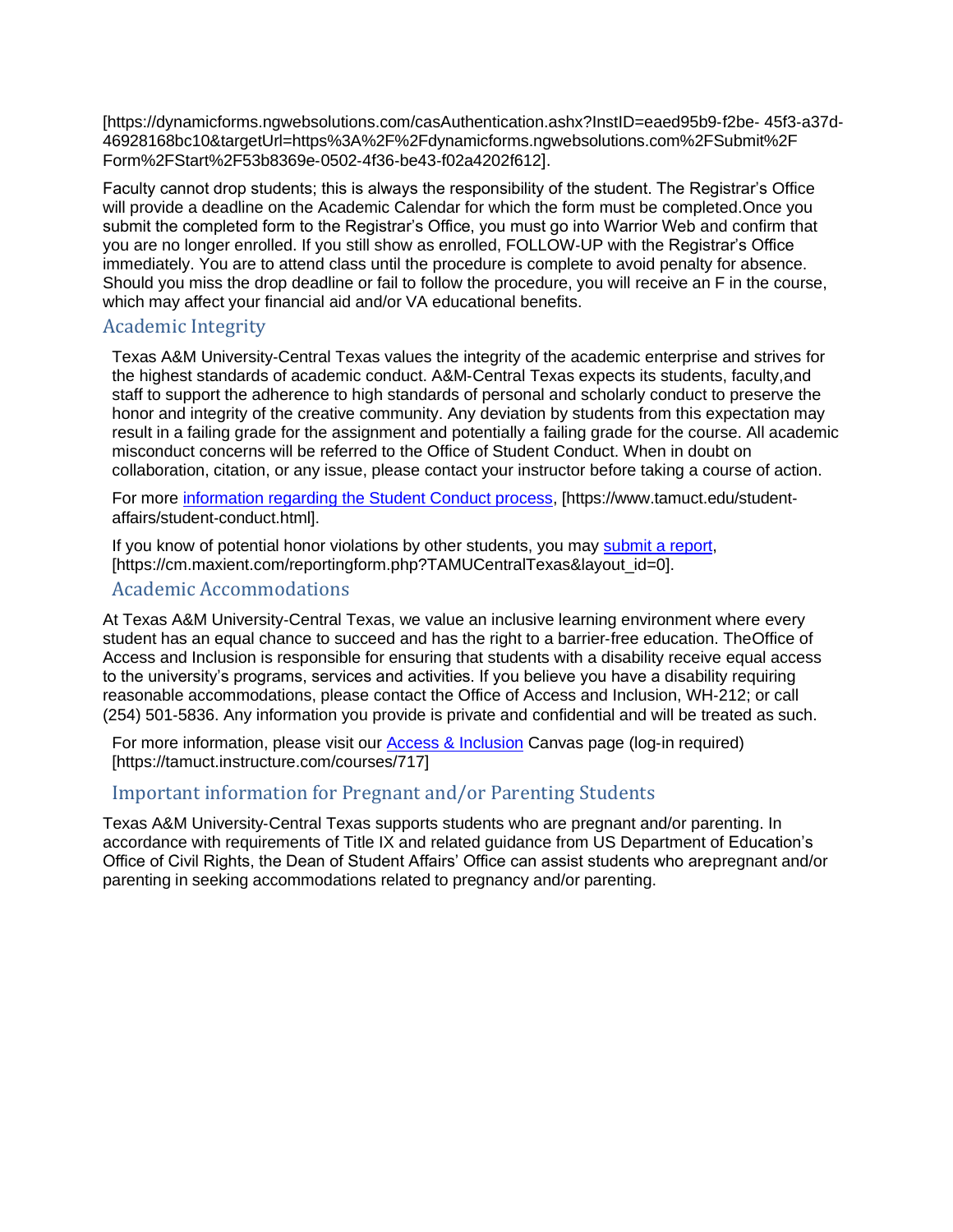Students should seek out assistance as early in the pregnancy as possible. For more information, please visit Student Affairs [\[https://www.tamuct.edu/student](http://www.tamuct.edu/student)-affairs/pregnant- and-parentingstudents.html]. Students may also contact the institution's Title IX Coordinator. If you would like to read more about these requirements and guidelines online, please visit thewebsite [\[http://www2.ed.gov/about/offices/list/ocr/docs/pregnancy.pdf\]](http://www2.ed.gov/about/offices/list/ocr/docs/pregnancy.pdf).

Title IX of the Education Amendments Act of 1972 prohibits discrimination on the basis of sexand gender–including pregnancy, parenting, and all related conditions. A&M‐Central Texas is able to provide flexible and individualized reasonable accommodation to pregnant and parenting students. All pregnant and parenting students should contact the Associate Dean inthe Division of Student Affairs at (254) 501‐5909 to seek out assistance. Students may also contact the University's Title IX Coordinator.

# Tutoring

Tutoring is available to all A&M‐Central Texas students, both virtually and in‐person. Student success coaching is available online upon request.

If you have a question, are interested in becoming a tutor, or in need of success coaching contact the Warrior Center for Student Success, Equity and Inclusion at (254) 501‐5836, visit theWarrior Center at 212 Warrior Hall, or by emailing [WarriorCenter@tamuct.edu.](mailto:WarriorCenter@tamuct.edu)

To schedule tutoring sessions and view tutor availability, please visit Tutor Matching Services [https://tutormatchingservice.com/TAMUCT] or visit the Tutoring Center in 111Warrior Hall.

Chat live with a remote tutor 24/7 for almost any subject from on your computer! Tutor.com isan online tutoring platform that enables A&M‐Central Texas students to log in and receive online tutoring support at no additional cost. This tool provides tutoring in over 40 subject areas except writing support. Access Tutor.com through Canvas.

# University Writing Center

University Writing Center: Located in Warrior Hall 416, the University Writing Center (UWC) atTexas A&M University–Central Texas (A&M–Central Texas) is a free service open to all A&M– Central Texas students. For the Spring 2022 semester, the hours of operation are from 10:00 a.m.‐5:00 p.m. Monday thru Thursday in Warrior Hall 416 (with online tutoring available everyhour as well) with satellite hours available online only Monday thru Thursday from 6:00‐9:00 p.m. and Saturday 12:00‐3:00 p.m.

Tutors are prepared to help writers of all levels and abilities at any stage of the writing process. While tutors will not write, edit, or grade papers, they will assist students in developing more effective composing practices. By providing a practice audience for students' ideas and writing, our tutors highlight the ways in which they read and interpret students' texts, offering guidanceand support throughout the various stages of the writing process. In addition, students may work independently in the UWC by checking out a laptop that runs the Microsoft Office suite and connects to WIFI, or by consulting our resources on writing, including all of the relevant style guides. Whether you need help brainstorming ideas, organizing an essay, proofreading,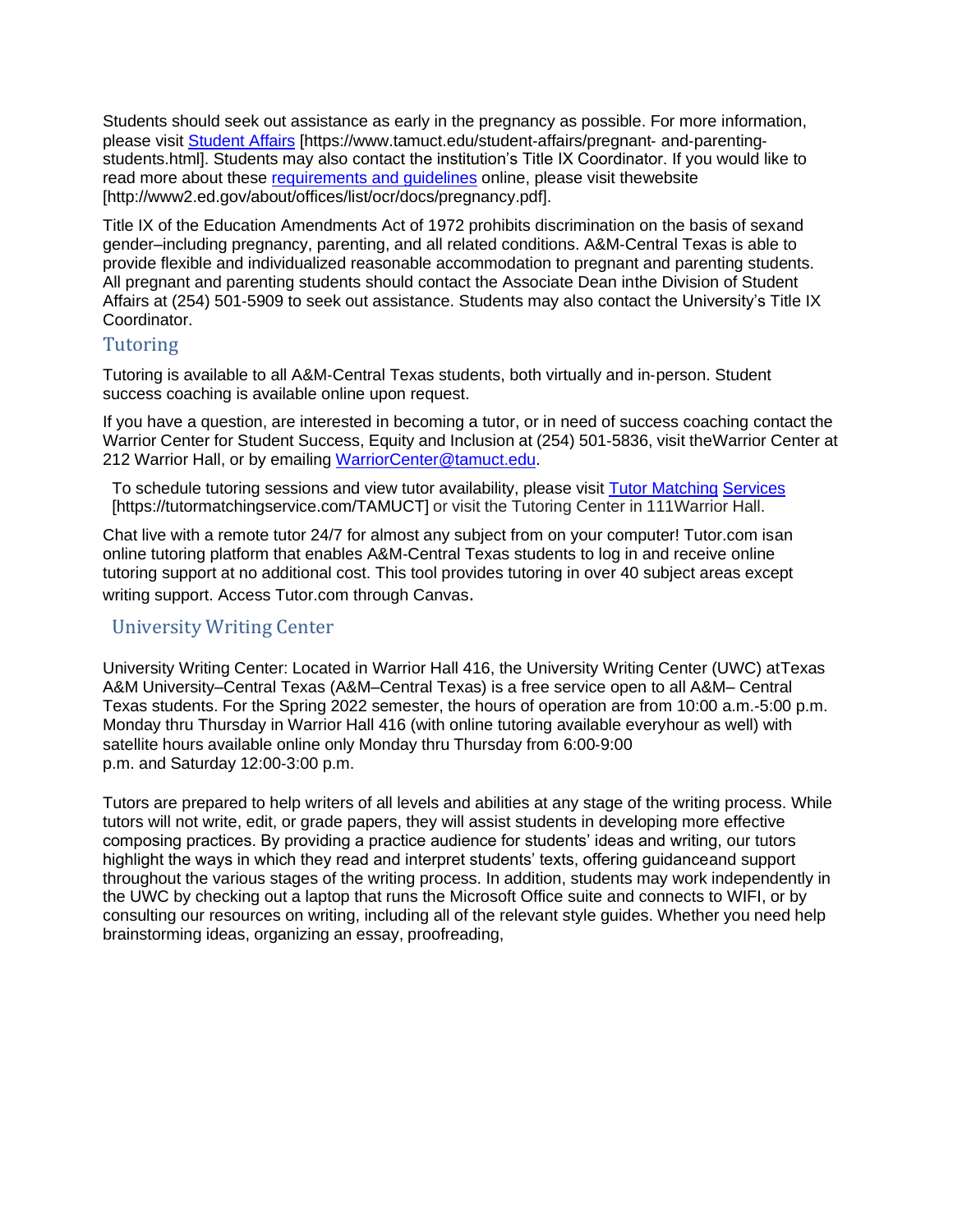understanding proper citation practices, or just want a quiet place to work, the UWC is here tohelp!

Students may arrange a one‐to‐one session with a trained and experienced writing tutor by making an appointment via WCOnline [https://tamuct.mywconline.com/]. In addition, you canemail Dr. Bruce Bowles Jr. at [bruce.bowles@tamuct.edu if](mailto:bruce.bowles@tamuct.edu) you have any questions about the UWC, need any assistance with scheduling, or would like to schedule a recurring appointment with your favorite tutor by making an appointment via WCOnline [https://tamuct.mywconline.com/]. In addition, you can email Dr. Bruce Bowles Jr. at [bruce.bowles@tamuct.edu i](mailto:bruce.bowles@tamuct.edu)f you have any questions about the UWC, need any assistance withscheduling, or would like to schedule a recurring appointment with your favorite tutor.

# University Library

The University Library provides many services in support of research across campus and at a distance. We offer over 200 electronic databases containing approximately 400,000 eBooks and 82,000 journals, in addition to the 96,000 items in our print collection, which can be mailed to students who live more than 50 miles from campus. Research guides for each subject taught at A&M‐Central Texas are available through our website to help students navigate these resources. On campus, the library offers technology including cameras, laptops, microphones, webcams, and digital sound recorders.

Research assistance from a librarian is also available 24 hours a day through our online chat service, and at the reference desk when the library is open. Research sessions can be scheduledfor more comprehensive assistance, and may take place virtually through WebEx, Microsoft Teams or in-person at the library. Schedule an appointment

here [https://tamuct.libcal.com/appointments/?g=6956]. Assistance may cover many topics, including how to find articles in peer‐reviewed journals, how to cite resources, and how to piece together research for written assignments.

Our 27,000‐square‐foot facility on the A&M‐Central Texas main campus includes student lounges, private study rooms, group work spaces, computer labs, family areas suitable for all ages, and many other features. Services such as interlibrary loan, TexShare, binding, and laminating are available. The library frequently offers workshops, tours, readings, and other events. For more information, please visit our Library website [\[http://tamuct.libguides.com/index\].](http://tamuct.libguides.com/index)

# OPTIONAL POLICY STATEMENTS

# A Note about Sexual Violence at A&M‐Central Texas

Sexual violence is a serious safety, social justice, and public health issue. The university offers support for anyone struggling with these issues. University faculty are mandated reporters, so if someone discloses that they were sexually assaulted (or a victim of Domestic/Dating Violence or Stalking) while a student at TAMUCT, faculty members are required to inform the Title IX Office. If you want to discuss any of these issues confidentially, you can do so through Student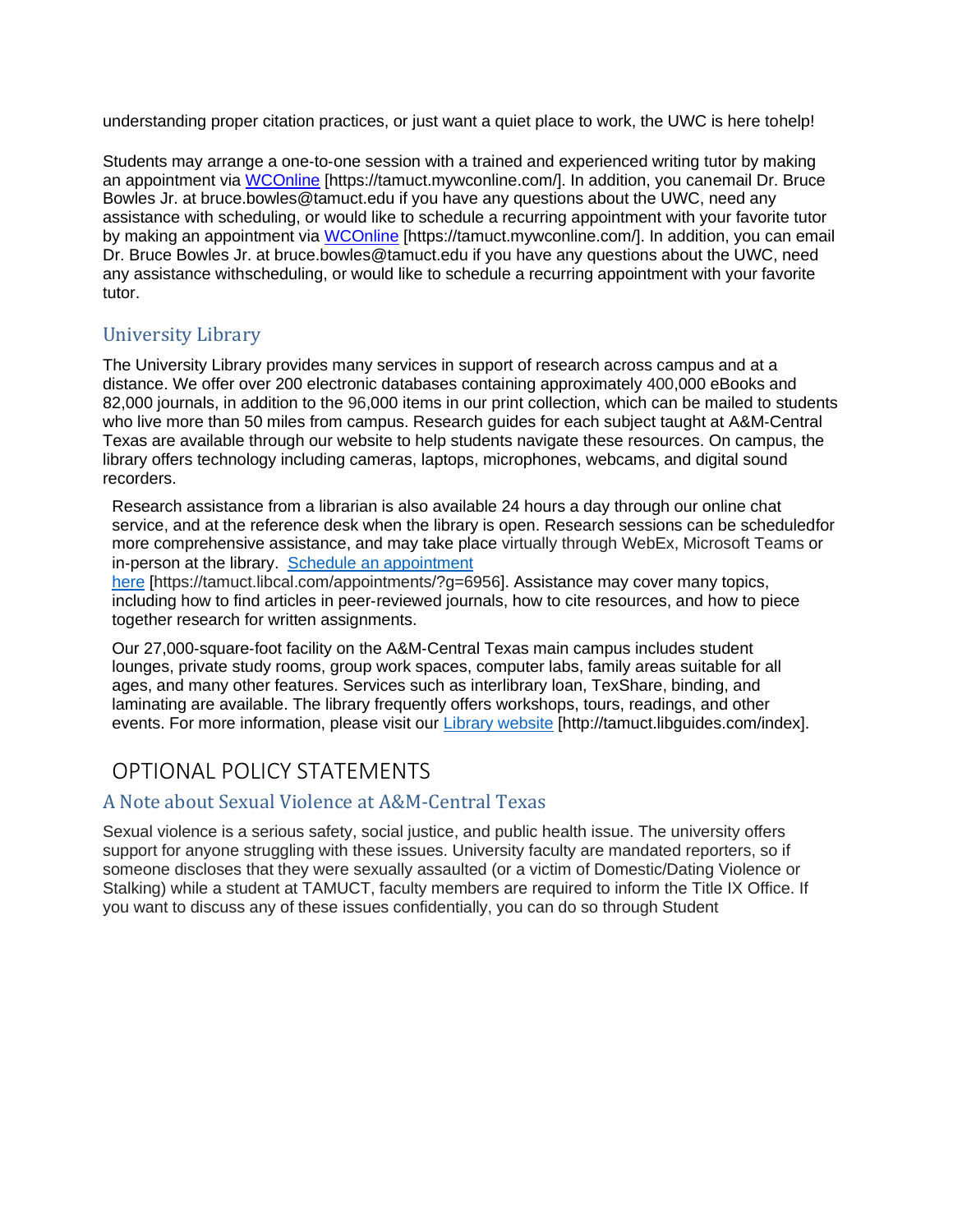Wellness and Counseling (254‐501‐5955) located on the second floor of Warrior Hall (207L).

Sexual violence can occur on our campus because predators often feel emboldened, and victims often feel silenced or shamed. It is incumbent on ALL of us to find ways to actively create environments that tell predators we don't agree with their behaviors and tell survivorswe will support them. Your actions matter. Don't be a bystander; be an agent of change. For additional information on campus policy and resources visit the Title IX webpage [\[https://www.tamuct.edu/compliance/titleix.html\].](http://www.tamuct.edu/compliance/titleix.html)

# Behavioral Intervention

Texas A&M University‐Central Texas cares about the safety, health, and well‐being of its students, faculty, staff, and community. If you are aware of individuals for whom you have a concern, please make a referral to the Behavioral Intervention Team. Referring your concernshows you care. You can complete the referral online [https://cm.maxient.com/reportingform.php?TAMUCentralTexas&layout\_id=2].

Anonymous referrals are accepted. Please see the Behavioral Intervention Team website for more information [\[https://www.tamuct.edu/bit\]. I](http://www.tamuct.edu/bit)f a person's behavior poses an imminent threat to you or another, contact 911 or A&M‐Central Texas University Police at 254‐501‐5800.

OTHER POLICIES

# Instructor Policies

1. Instructor reserves the right to modify the syllabus during the course of the semester for thebenefit of the students. Any changes to the syllabus will be mentioned as announcements in Canvas.

2. Instructor reserves the right to supplement the material presented in the text with addition material that may benefit the students by either providing additional information or a different point of view.

3. Instructor expects that the students will act in a curious and professional manner in allinteractions with other students and the instructor.

4. Instructor reserves the right to modify grading rubrics. Changes to grading rubrics are onlymade to current and possibly future assignments.

5. Instructor will not accept assignments after the last day of classes.

# Copyright Notice

Students should assume that all course material is copyrighted by the respective author(s). Reproduction of course material is prohibited without consent by the author and/or course instructor. Violation of copyright is against the law and Texas A&M University‐Central Texas'Code of Academic Honesty. All alleged violations will be reported to the Office of Student Conduct.

# About Your Instructor



I welcome you all to **CIS 5304-110 , CRN 81086, Data Communications for Managers**. My Name is Daya Nand. I have completed a master's degree in Internet Engineering and a PhD in Cyber Security. After completing my degrees, I pursued a career in the software industry. It was while working for a software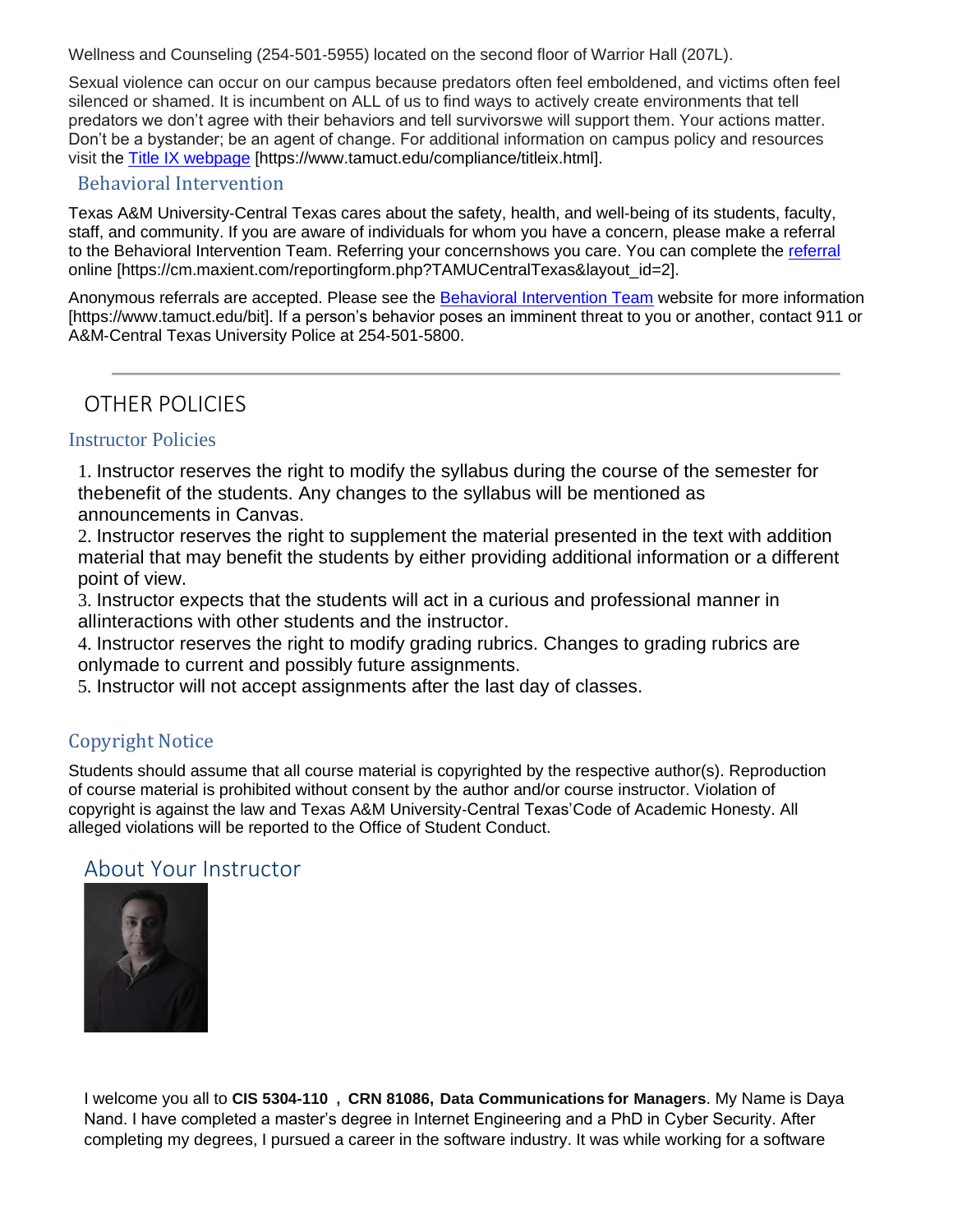company as a CEO that I realized that my true passion was helping students learn and shape a successful career in cybersecurity. I enjoyed teaching and helping students more than being the CEO. That's when I decided to make a career change and become a professor.

Currently, I am honored to teach here at Texas A&M central Texas. It is one of the best university in the nation. I encourage you to take advantage of this opportunity, be responsible, and become a successful cybersecurity expert which will lead to a fulfilling life in this field.

## **Preferred Method of Communication:**

You are most welcome to contact me through Phone, Email or meet in person during my office hours. Please make sure to inform me in advance if you would like to see me in person.

#### **Expectations for Engagement for Instructor:**

As an instructor, I understand the importance of clear, timely communication with my students. To maintain sufficient communication, I will

- provide my contact information at the beginning of the syllabus.
- respond to all messages within 24 hours if received Monday through Thursday, and within 48 hours if received Friday through Sunday; and,
- notify students of any extended times that I will be unavailable and provide them with alternative contact information (for me or for my supervisor) in case of during the time I am unavailable.

As an instructor, I understand that my students will work to the best of their abilities to fulfill the course requirements. To help them in this area, I will

• provide clear information about grading policies and assignment requirements in the course syllabus, and